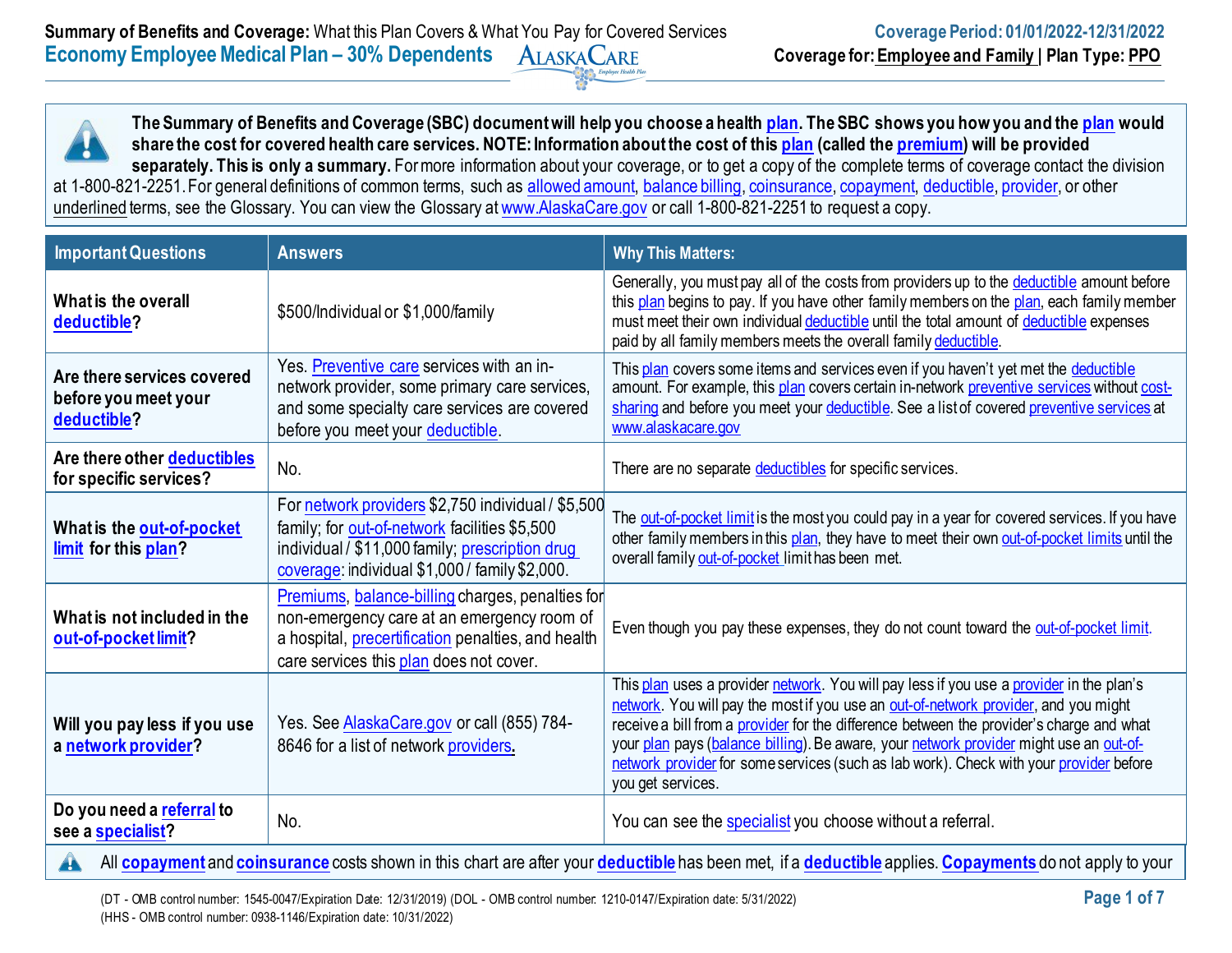**[deductible](https://www.healthcare.gov/sbc-glossary/#deductible)**, but do apply to your **[out-of-pocket limit.](https://www.healthcare.gov/sbc-glossary/#out-of-pocket-limit)**

|                                               |                                                      | <b>What You Will Pay</b>                                               |                                                                          |                                                                                                                                                                                                                                                                                                                                                                                                                     |  |
|-----------------------------------------------|------------------------------------------------------|------------------------------------------------------------------------|--------------------------------------------------------------------------|---------------------------------------------------------------------------------------------------------------------------------------------------------------------------------------------------------------------------------------------------------------------------------------------------------------------------------------------------------------------------------------------------------------------|--|
| <b>Common Medical Event</b>                   | <b>Services You May Need</b>                         | <b>Network Provider</b><br>(You will pay the least)                    | <b>Out-of-Network</b><br><b>Provider</b><br>(You will pay the<br>most)   | <b>Limitations, Exceptions, &amp; Other Important</b><br><b>Information</b>                                                                                                                                                                                                                                                                                                                                         |  |
| If you visit a health care                    | Primary care visit to treat<br>an injury or illness  | \$35 copay per visit,<br>deductible does not apply<br>to office visits | 30% coinsurance<br>employee only; 70%<br>dependents                      | Facility charges, ancillary services and other services<br>not billed as part of an office visit by the primary care<br>physician will be subject to deductible and<br>coinsurance.<br>20% coinsurance for hearing benefits.<br>\$0 copay (preventive care); \$25 copay (non-preventive<br>care)/Coalition Health Clinic (including associated lab<br>work).<br>\$0 copay for Teladoc general medical consultation. |  |
| provider's office or<br>clinic                | <b>Specialist visit</b>                              | \$55 copay per visit,<br>deductible does not apply<br>to office visits | 30% coinsurance<br>employee only; 70%<br>dependents                      | Facility charges, ancillary services and other services<br>not billed as part of an office visit by the specialist will<br>be subject to deductible and coinsurance.<br>Chiropractic care coverage is limited to 20 visits per<br>calendar year.<br>\$0 copay for Teladoc dermatology consultation.                                                                                                                 |  |
|                                               | <b>Preventive</b><br>care/screening/<br>immunization | No charge                                                              | 30% coinsurance<br>employee only; 70%<br>dependents                      | You may have to pay for services that are not<br>preventive. Ask your provider if the services you need<br>are preventive. Then check what your plan will pay<br>for.                                                                                                                                                                                                                                               |  |
| If you have a test                            | Diagnostic test (x-ray,<br>blood work)               | 30% coinsurance<br>employee only; 70%<br>dependents                    | 50% coinsurance<br>facility services<br>employee only; 70%<br>dependents | Use of designated preferred hospital is required for<br>non-emergency care in Anchorage and outside of<br>Alaska. Precertification is required for some imaging                                                                                                                                                                                                                                                     |  |
|                                               | Imaging (CT/PET scans,<br>MRI <sub>s</sub> )         | 30% coinsurance<br>employee only; 70%<br>dependents                    | 50% coinsurance<br>facility services<br>employee only; 70%<br>dependents | services when using an out-of-network provider. A<br>\$400 benefit reduction applies if you fail to obtain<br>precertification as required.                                                                                                                                                                                                                                                                         |  |
| If you need drugs to<br>treat your illness or | Maintenance generic<br>prescription drugs            | \$5 maximum copay per<br>prescription up to a 30-day                   | 40% coinsurance                                                          | Covers up to a 30-day supply (retail).                                                                                                                                                                                                                                                                                                                                                                              |  |

\* For more information about limitations and exceptions, see the [plan](https://www.healthcare.gov/sbc-glossary/#plan) or policy document at [www.AlaskaCare.gov](http://www.alaskacare.gov/) **Page 2 of 7**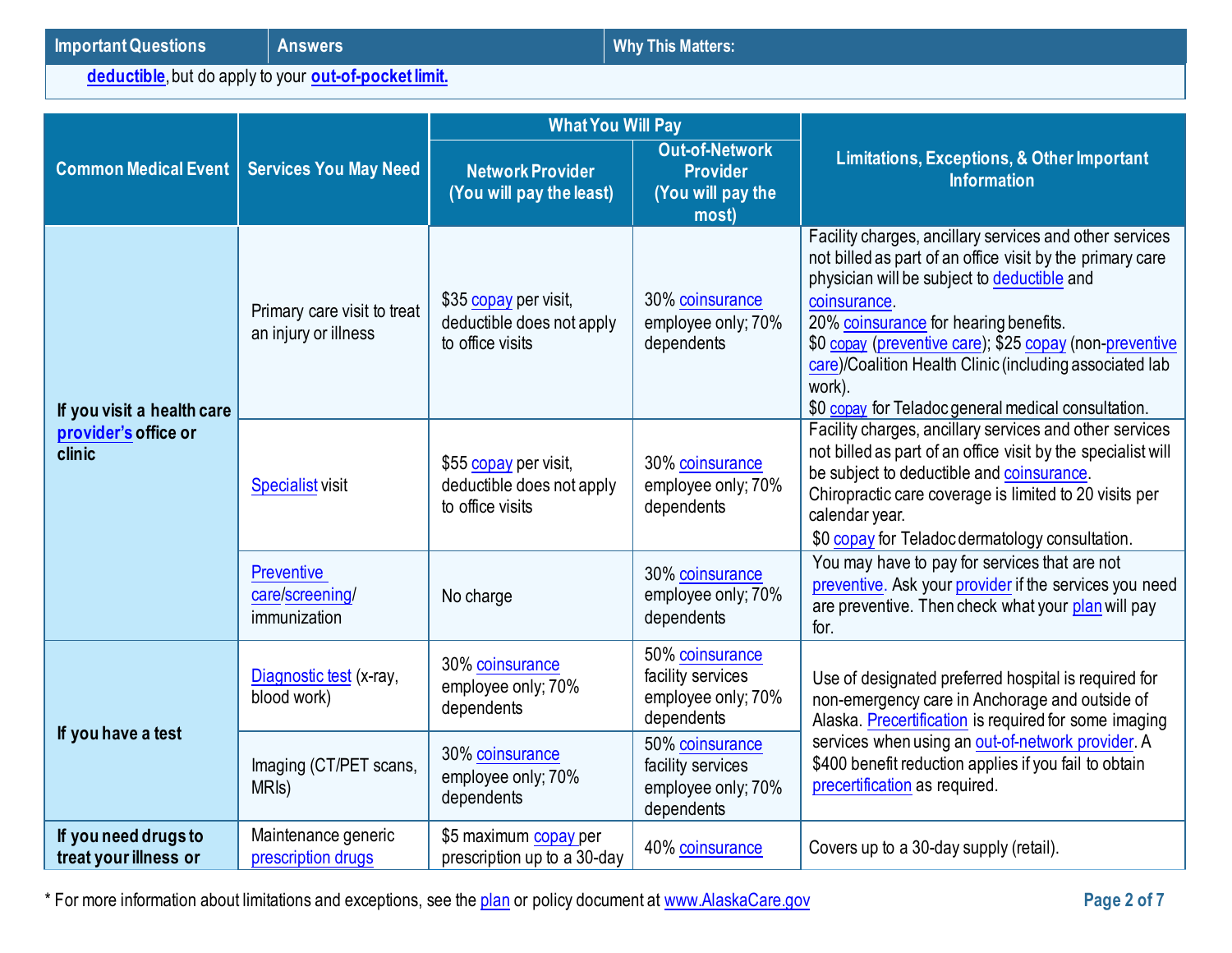|                                                                                      |                                                                                         | <b>What You Will Pay</b>                                                                                                                                                |                                                                          |                                                                                                                                                                                                                         |
|--------------------------------------------------------------------------------------|-----------------------------------------------------------------------------------------|-------------------------------------------------------------------------------------------------------------------------------------------------------------------------|--------------------------------------------------------------------------|-------------------------------------------------------------------------------------------------------------------------------------------------------------------------------------------------------------------------|
| <b>Common Medical Event</b><br><b>Services You May Need</b>                          |                                                                                         | <b>Network Provider</b><br>(You will pay the least)                                                                                                                     | <b>Out-of-Network</b><br><b>Provider</b><br>(You will pay the<br>most)   | <b>Limitations, Exceptions, &amp; Other Important</b><br><b>Information</b>                                                                                                                                             |
| condition<br>More information about<br>prescription drug<br>coverage is available at |                                                                                         | supply; \$10 copay per<br>prescription via home<br>delivery (31-90 day<br>supply).                                                                                      |                                                                          | Home Delivery can be used for a 90-day supply of<br>any qualified prescription drug.                                                                                                                                    |
| www.AlaskaCare.gov                                                                   | supply; \$20 copay per<br>Generic drugs<br>prescription via home<br>delivery (31-90 day | \$10 maximum copay per<br>prescription up to a 30-day<br>supply).                                                                                                       | 40% coinsurance                                                          | If you are prescribed an eligible specialty drug, you<br>may enroll in OptumRx's Variable Copay Solution<br>(VCS) program to reduce your copayment for that<br>drug.                                                    |
|                                                                                      | Preferred brand drugs                                                                   | \$35 maximum copay per<br>prescription up to a 30-day<br>supply; \$50 copay per<br>prescription via home<br>delivery (31-90 day<br>supply).                             | 40% coinsurance                                                          |                                                                                                                                                                                                                         |
|                                                                                      | Non-preferred brand<br>drugs                                                            | 35% coinsurance with \$80<br>$min / $150$ max per<br>prescription up to a 30-day<br>supply; \$100 copay per<br>prescription via home<br>delivery (31-90 day<br>supply). | 40% coinsurance                                                          |                                                                                                                                                                                                                         |
|                                                                                      | <b>Specialty drugs</b>                                                                  | See preferred/non-<br>preferred brand name<br>drugs.                                                                                                                    | 40% coinsurance                                                          |                                                                                                                                                                                                                         |
| If you have outpatient                                                               | Facility fee (e.g.,<br>ambulatory surgery<br>center)                                    | 30% coinsurance<br>employee only; 70%<br>dependents                                                                                                                     | 50% coinsurance<br>facility services<br>employee only; 70%<br>dependents | Use of designated preferred hospital is required for<br>non-emergency care in Anchorage and outside<br>Alaska. Precertification is required for some services<br>when using an out-of-network provider. A \$400 benefit |
| surgery                                                                              | Physician/surgeon fees                                                                  | 30% coinsurance<br>employee only; 70%<br>dependents                                                                                                                     | 30% coinsurance<br>employee only; 70%<br>dependents                      | reduction applies if you fail to obtain precertification as<br>required.<br>No cost after you meet your deductible for episode of                                                                                       |

\* For more information about limitations and exceptions, see the [plan](https://www.healthcare.gov/sbc-glossary/#plan) or policy document at [www.AlaskaCare.gov](http://www.alaskacare.gov/) **Page 3 of 7**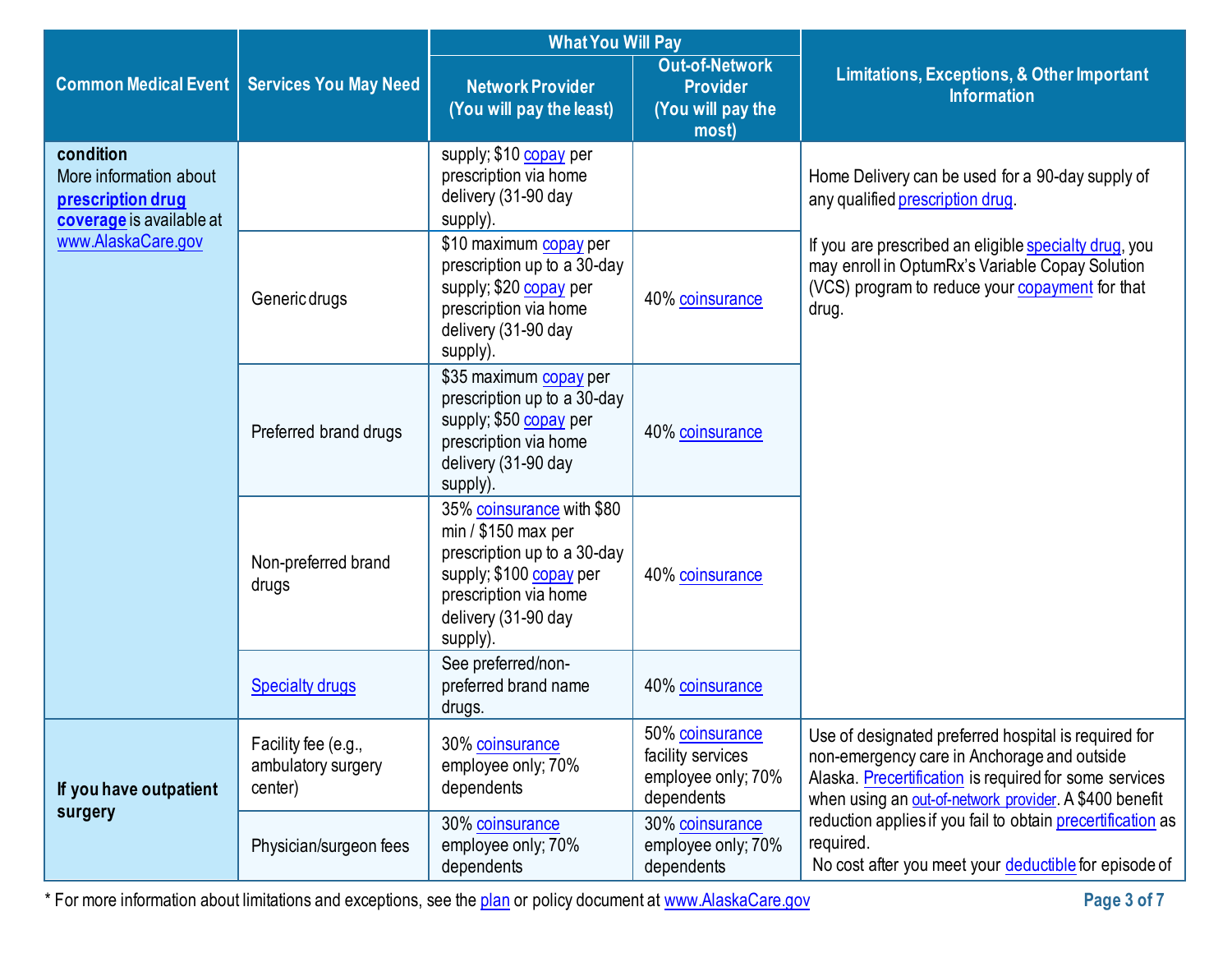|                                            |                                              | <b>What You Will Pay</b>                            |                                                                          |                                                                                                                                                                                                                       |  |
|--------------------------------------------|----------------------------------------------|-----------------------------------------------------|--------------------------------------------------------------------------|-----------------------------------------------------------------------------------------------------------------------------------------------------------------------------------------------------------------------|--|
| <b>Common Medical Event</b>                | <b>Services You May Need</b>                 | <b>Network Provider</b><br>(You will pay the least) | <b>Out-of-Network</b><br><b>Provider</b><br>(You will pay the<br>most)   | <b>Limitations, Exceptions, &amp; Other Important</b><br><b>Information</b>                                                                                                                                           |  |
|                                            |                                              |                                                     |                                                                          | care received through SurgeryPlus.                                                                                                                                                                                    |  |
|                                            | <b>Emergency room care</b>                   | 30% coinsurance<br>employee only; 70%<br>dependents | 30% coinsurance<br>employee only; 70%<br>dependents                      | 30% coinsurance after \$100 penalty per visit for non-<br>emergency use.                                                                                                                                              |  |
| If you need immediate<br>medical attention | <b>Emergency medical</b><br>transportation   | 30% coinsurance<br>employee only; 70%<br>dependents | 30% coinsurance<br>employee only; 70%<br>dependents                      | None                                                                                                                                                                                                                  |  |
|                                            | <b>Urgent care</b>                           | 30% coinsurance<br>employee only; 70%<br>dependents | 30% coinsurance<br>employee only; 70%<br>dependents                      | None                                                                                                                                                                                                                  |  |
| If you have a hospital<br>stay             | Facility fee (e.g., hospital<br>room)        | 30% coinsurance<br>employee only; 70%<br>dependents | 50% coinsurance<br>facility services<br>employee only; 70%<br>dependents | Use of designated preferred hospital is required for<br>non-emergency care in Anchorage and outside<br>Alaska. Precertification required for out-of-network<br>care. A \$400 benefit reduction applies if you fail to |  |
|                                            | Physician/surgeon fees                       | 30% coinsurance<br>employee only; 70%<br>dependents | 30% coinsurance<br>employee only; 70%<br>dependents                      | obtain precertification as required.<br>No cost after you meet your deductible for episode of<br>care received through SurgeryPlus.                                                                                   |  |
| If you need mental<br>health, behavioral   | Outpatient services                          | $$55$ copay                                         | 30% coinsurance<br>employee only; 70%<br>dependents                      | Use of designated preferred hospital is required for<br>non-emergency care in Anchorage and outside<br>Alaska. Precertification required for out-of-network                                                           |  |
| health, or substance<br>abuse services     | Inpatient services                           | 30% coinsurance<br>employee only; 70%<br>dependents | 50% coinsurance<br>facility services<br>employee only; 70%<br>dependents | care. A \$400 benefit reduction applies if you fail to<br>obtain precertification as required.<br>\$0 copay for Teladoc behavioral health consultation.                                                               |  |
|                                            | Office visits                                | No charge                                           | 30% coinsurance<br>employee only; 70%<br>dependents                      | None                                                                                                                                                                                                                  |  |
| If you are pregnant                        | Childbirth/delivery<br>professional services | 30% coinsurance<br>employee only; 70%<br>dependents | 30% coinsurance<br>employee only; 70%<br>dependents                      | Use of designated preferred hospital is required for<br>non-emergency care in Anchorage and outside<br>Alaska. Precertification required for out-of-network                                                           |  |
|                                            | Childbirth/delivery facility<br>services     | 30% coinsurance<br>employee only; 70%               | 50% coinsurance<br>facility services                                     | care. A \$400 benefit reduction applies if you fail to<br>obtain precertification as required. Maternity care                                                                                                         |  |

\* For more information about limitations and exceptions, see the [plan](https://www.healthcare.gov/sbc-glossary/#plan) or policy document at [www.AlaskaCare.gov](http://www.alaskacare.gov/) **Page 4 of 7**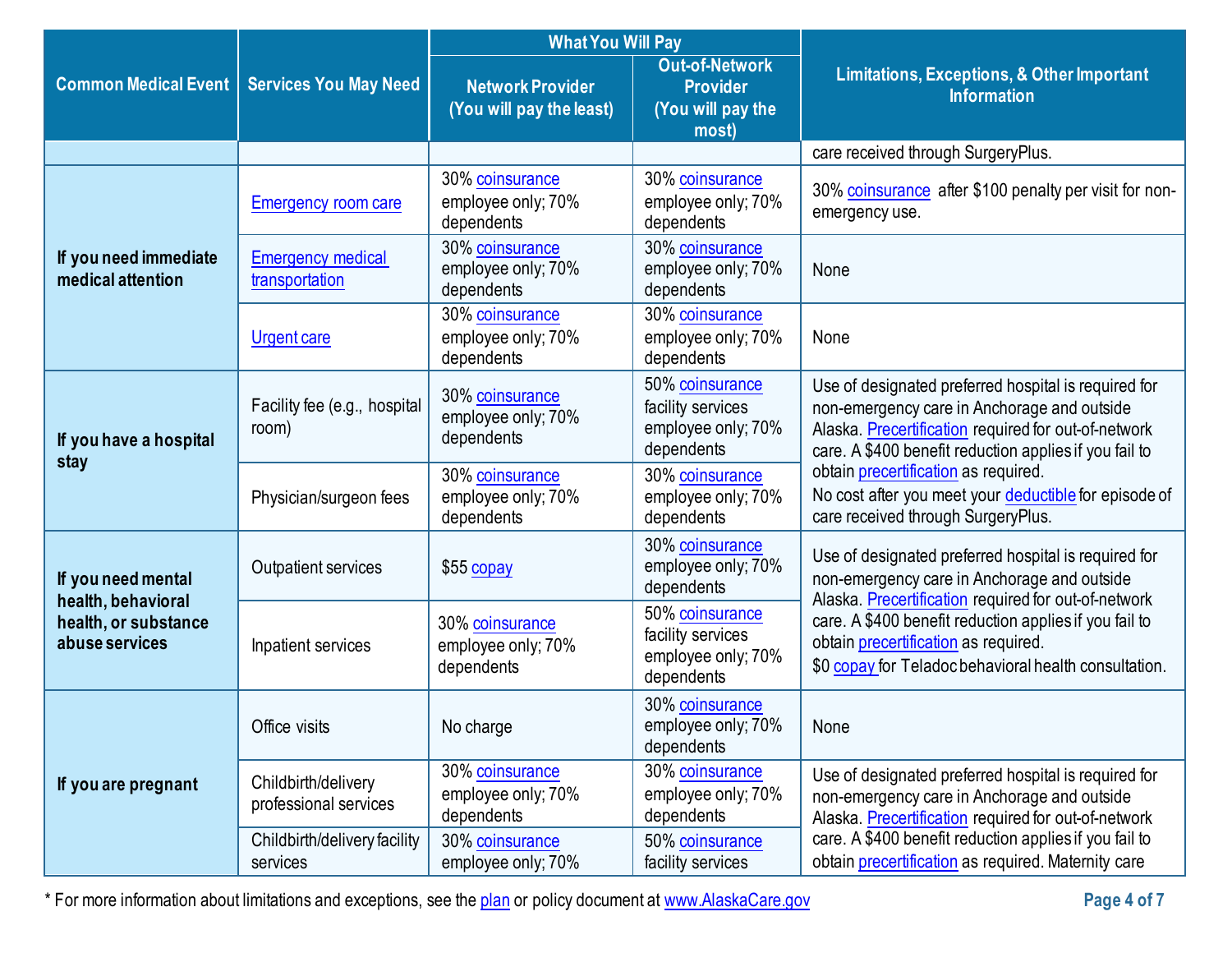|                                           |                                | <b>What You Will Pay</b>                            |                                                                        |                                                                                                                                                                                                        |  |
|-------------------------------------------|--------------------------------|-----------------------------------------------------|------------------------------------------------------------------------|--------------------------------------------------------------------------------------------------------------------------------------------------------------------------------------------------------|--|
| <b>Common Medical Event</b>               | <b>Services You May Need</b>   | <b>Network Provider</b><br>(You will pay the least) | <b>Out-of-Network</b><br><b>Provider</b><br>(You will pay the<br>most) | Limitations, Exceptions, & Other Important<br><b>Information</b>                                                                                                                                       |  |
|                                           |                                | dependents                                          | employee only; 70%<br>dependents                                       | may include tests and services described elsewhere<br>in the SBC (i.e. ultrasound).                                                                                                                    |  |
|                                           | Home health care               | 30% coinsurance<br>employee only; 70%<br>dependents | 30% coinsurance<br>employee only; 70%<br>dependents                    | Coverage is limited to 120 visits per calendar year.<br>Precertification required for out-of-network care. A<br>\$400 benefit reduction applies if you fail to obtain<br>precertification as required. |  |
|                                           | <b>Rehabilitation services</b> | 30% coinsurance<br>employee only; 70%<br>dependents | 30% coinsurance<br>employee only; 70%<br>dependents                    | Coverage is limited to 20 visits per benefit year for<br>spinal manipulations.                                                                                                                         |  |
| If you need help<br>recovering or have    | <b>Habilitation services</b>   | 30% coinsurance<br>employee only; 70%<br>dependents | 30% coinsurance<br>employee only; 70%<br>dependents                    | None                                                                                                                                                                                                   |  |
| other special health<br>needs             | Skilled nursing care           | 30% coinsurance<br>employee only; 70%<br>dependents | 30% coinsurance<br>employee only; 70%<br>dependents                    | Precertification required for out-of-network care. A<br>\$400 benefit reduction applies if you fail to obtain<br>precertification as required.                                                         |  |
|                                           | Durable medical<br>equipment   | 30% coinsurance<br>employee only; 70%<br>dependents | 30% coinsurance<br>employee only; 70%<br>dependents                    | None                                                                                                                                                                                                   |  |
|                                           | <b>Hospice services</b>        | 30% coinsurance<br>employee only; 70%<br>dependents | 30% coinsurance<br>employee only; 70%<br>dependents                    | Precertification required for out-of-network care. A<br>\$400 benefit reduction applies if you fail to obtain<br>precertification as required.                                                         |  |
|                                           | Children's eye exam            | Not covered                                         | Not covered                                                            |                                                                                                                                                                                                        |  |
| If your child needs<br>dental or eye care | Children's glasses             | Not covered                                         | Not covered                                                            |                                                                                                                                                                                                        |  |
|                                           | Children's dental exam         | Not covered                                         | Not covered                                                            |                                                                                                                                                                                                        |  |

# **Excluded Services & Other Covered Services:**

|    | Services Your <mark>Plan</mark> Generally Does NOT Cover (Check your policy or <mark>plan</mark> document for more information and a list of any other <u>excluded services.)</u> |  |                                    |  |                      |  |
|----|-----------------------------------------------------------------------------------------------------------------------------------------------------------------------------------|--|------------------------------------|--|----------------------|--|
| I۰ | Dental care (Adult and Child) except as related to medical                                                                                                                        |  | Infertility treatment              |  | Routine foot care    |  |
|    | conditions of the teeth, jaw, and jaw joints as well as supporting $\bullet$                                                                                                      |  | Long-term care                     |  | Weight loss programs |  |
|    | tissues including bones, muscles, and nerves.                                                                                                                                     |  | Routine eye care (Adult and Child) |  | Acupuncture          |  |

\* For more information about limitations and exceptions, see the [plan](https://www.healthcare.gov/sbc-glossary/#plan) or policy document at [www.AlaskaCare.gov](http://www.alaskacare.gov/) **Page 5 of 7**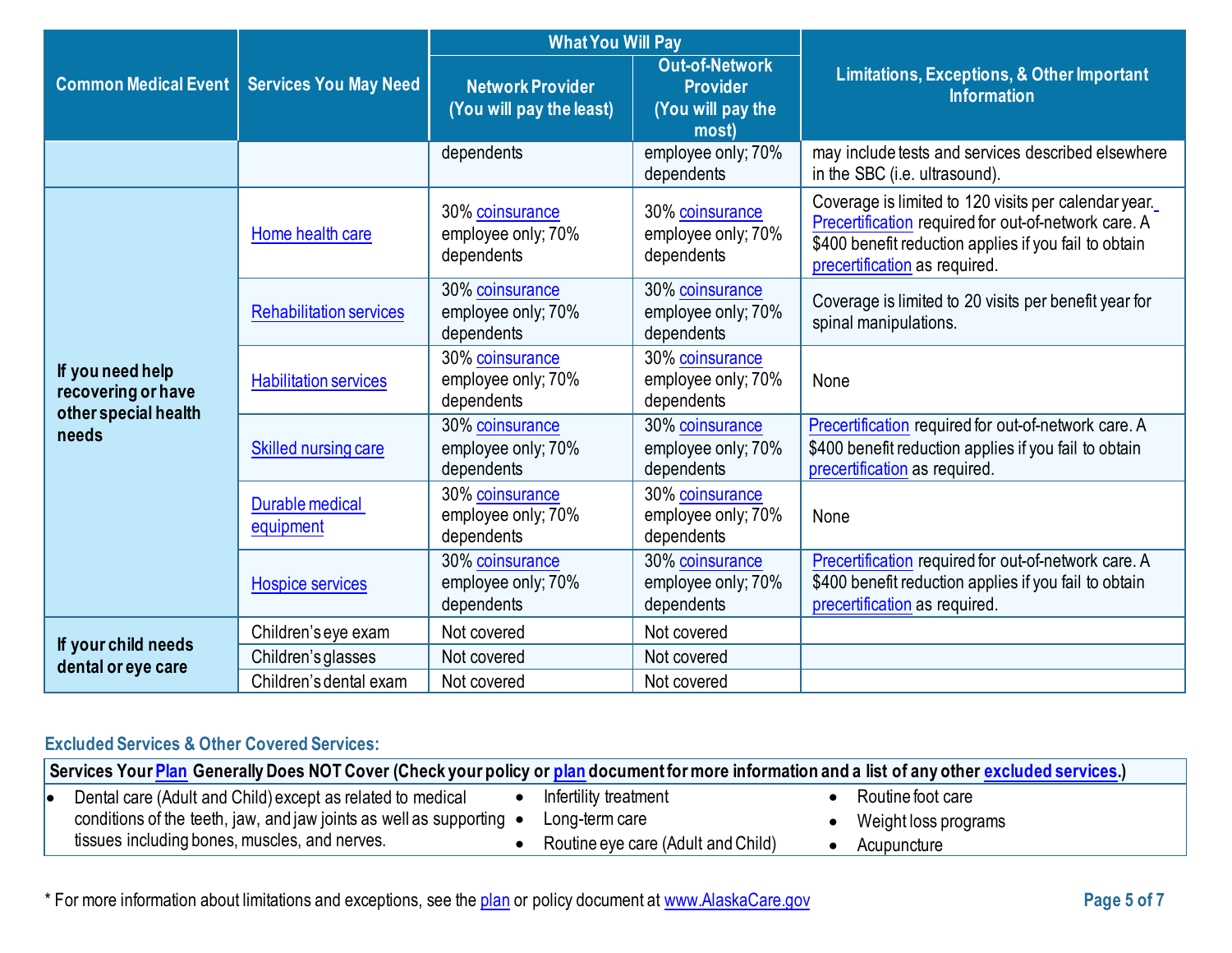| Bariatric surgery (one morbid obesity surgical            | procedure within 24 months after the original injury;       | Hearing Aids (maximum \$3,000 payable every 36  |
|-----------------------------------------------------------|-------------------------------------------------------------|-------------------------------------------------|
| procedure within a two-year period, beginning with        | to correct a gross anatomical defect present at birth       | rolling months), 20% coinsurance.               |
| the date of the first morbid obesity surgical             | or appearing after birth (but not the result of an illness. | Medical treatment of obesity including physical |
| procedure, unless a multi-stage procedure is              | or injury) when the defect results in severe facial         | exam and diagnostic tests, outpatient           |
| planned.)                                                 | disfigurement, or the defect results in significant         | prescription drugs and morbid obesity surgical  |
| • Chiropractic care (20 visit limit per benefit year)     | functional impairment and the surgery is needed to          | procedures. Non-emergency care when traveling   |
| $\bullet$ Cosmetic surgery (Only to improve a significant | improve function.)                                          | outside the U.S.                                |

- Cosmetic surgery (Only to improve a significant functional impairment of a body part; to correct the result of an accidental injury; to correct the result of an injury that occurred during a covered surgical
	- Hearing Exam (once every 24 rolling months), 20% coinsurance.
- Private duty nursing (provided by R.N. or L.P.N. if medical condition requires skilled nursing services and visiting nursing care is inadequate).

Your Rights to Continue Coverage: There are agencies that can help if you want to continue your coverage after it ends. The contact information for those agencies is: the plan at (855) 784-8646. Other coverage options may be available to you, too, including buying individual insurance coverage through the [Health Insurance](https://www.healthcare.gov/sbc-glossary/#health-insurance) [Marketplace.](https://www.healthcare.gov/sbc-glossary/#marketplace) For more information about th[e Marketplace,](https://www.healthcare.gov/sbc-glossary/#marketplace) visit [www.HealthCare.gov](http://www.healthcare.gov/) or call 1-800-318-2596.

Your Grievance and Appeals Rights: There are agencies that can help if you have a complaint against you[r plan](https://www.healthcare.gov/sbc-glossary/#plan) for a denial of a [claim.](https://www.healthcare.gov/sbc-glossary/#claim) This complaint is called a [grievance](https://www.healthcare.gov/sbc-glossary/#grievance) or [appeal.](https://www.healthcare.gov/sbc-glossary/#appeal) For more information about your rights, look at the explanation of benefits you will receive for that medica[l claim.](https://www.healthcare.gov/sbc-glossary/#claim) Your [plan](https://www.healthcare.gov/sbc-glossary/#plan) documents also provide complete information on how to submit [a claim,](https://www.healthcare.gov/sbc-glossary/#claim) [appeal,](https://www.healthcare.gov/sbc-glossary/#appeal) or [a grievance](https://www.healthcare.gov/sbc-glossary/#grievance) for any reason to your [plan.](https://www.healthcare.gov/sbc-glossary/#plan) For more information about your rights, this notice, or assistance, contact: the claims administrator at (855) 784-8646, the plan administrator at (800) 821-2251, or:

Aetna Attn: National Account CRT P.O. Box 14079 [Lexington,](http://www.aetna.com/individuals-families-health-insurance/rights-resources/complaints-grievances-appeals/index.html) KY 40512-4079

# **Does this plan provide Minimum Essential Coverage? Yes**

[Minimum Essential Coverage](https://www.healthcare.gov/sbc-glossary/#minimum-essential-coverage) generally include[s plans,](https://www.healthcare.gov/sbc-glossary/#plan) [health insurance](https://www.healthcare.gov/sbc-glossary/#health-insurance) available through the [Marketplace](https://www.healthcare.gov/sbc-glossary/#marketplace) or other individual market policies, Medicare, Medicaid, CHIP, TRICARE, and certain other coverage. If you are eligible for certain types of [Minimum Essential Coverage,](https://www.healthcare.gov/sbc-glossary/#minimum-essential-coverage) you may not be eligible for the [premium tax credit.](https://www.healthcare.gov/sbc-glossary/#premium-tax-credits)

# **Does this plan meet the Minimum Value Standards? Yes**

If your [plan](https://www.healthcare.gov/sbc-glossary/#plan) doesn't meet the Minimum [Value Standards,](https://www.healthcare.gov/sbc-glossary/#minimum-value-standard) you may be eligible for a [premium tax credit](https://www.healthcare.gov/sbc-glossary/#premium-tax-credits) to help you pay for [a plan](https://www.healthcare.gov/sbc-glossary/#plan) through the [Marketplace.](https://www.healthcare.gov/sbc-glossary/#marketplace)

**Language Access Services:** 中文): 如果需要中文的帮助, 请拨打这个号码 (855) 784-8646. Dinek'ehgo shika at'ohwol ninisingo, kwiijigo holne' (855) 784-8646.

Kung kailangan ninyo ang tulong sa Tagalog tumawag sa (855) 784-8646.

**PRA Disclosure Statement:** According to the Paperwork Reduction Act of 1995, no persons are required to respond to a collection of information unless it displays a valid OMB control number. The valid OMB control number for this information collection is **0938-1146**. The time required to complete this information collection is estimated to average **0.08** hours per response, including the time to review instructions, search existing data resources, gather the data needed, and complete and review the information collection. If you have comments concerning the accuracy of the time estimate(s) or suggestions for improving this form, please write to: CMS, 7500 Security Boulevard, Attn: PRA Reports Clearance Officer, Mail Stop C4-26-05, Baltimore, Maryland 21244-1850.

*To see examples of how this [plan](https://www.healthcare.gov/sbc-glossary/#plan) might cover costs for a sample medical situation, see the next section.*

\* For more information about limitations and exceptions, see the [plan](https://www.healthcare.gov/sbc-glossary/#plan) or policy document at [www.AlaskaCare.gov](http://www.alaskacare.gov/) **Page 6 of 7**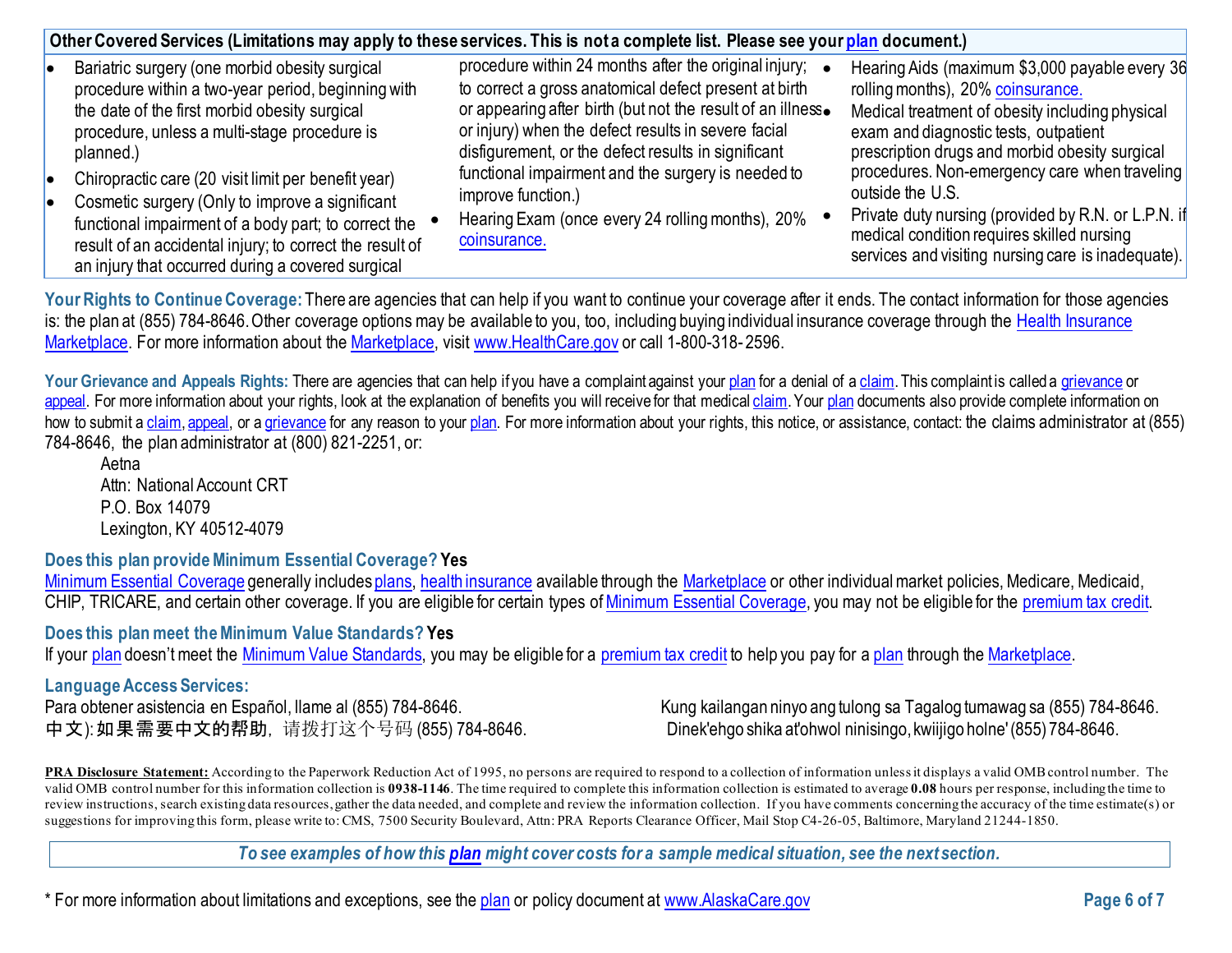### **About these Coverage Examples:**



**This is not a cost estimator.** Treatments shown are just examples of how this [plan](https://www.healthcare.gov/sbc-glossary/#plan)might cover medical care. Your actual costs will be different depending on the actual care you receive, the prices your [providers](https://www.healthcare.gov/sbc-glossary/#provider) charge, and many other factors. Focus on the [cost-sharing](https://www.healthcare.gov/sbc-glossary/#cost-sharing) amounts [\(deductibles,](https://www.healthcare.gov/sbc-glossary/#deductible) [copayments](https://www.healthcare.gov/sbc-glossary/#copayment) an[d coinsurance\)](https://www.healthcare.gov/sbc-glossary/#coinsurance) and [excluded services](https://www.healthcare.gov/sbc-glossary/#excluded-services) under the [plan.](https://www.healthcare.gov/sbc-glossary/#plan) Use this information to compare the portion of costs you might pay under different health [plans.](https://www.healthcare.gov/sbc-glossary/#plan) Please note these coverage examples are based on self-only coverage.

| Peg is Having a Baby |  |
|----------------------|--|
|----------------------|--|

(9 months of in-network pre-natal care and a hospital delivery)

| The plan's overall deductible               | \$500 |
|---------------------------------------------|-------|
| Specialist <i>[cost sharing]</i>            | \$55  |
| ■ Hospital (facility) <i>[cost sharing]</i> | 30%   |
| ■ Other <i>[cost sharing]</i>               | 30%   |

**This EXAMPLE event includes services like:**

[Specialist](https://www.healthcare.gov/sbc-glossary/#specialist) office visits *(prenatal care)* Childbirth/Delivery Professional Services Childbirth/Delivery Facility Services [Diagnostic tests](https://www.healthcare.gov/sbc-glossary/#diagnostic-test) *(ultrasounds and blood work)* [Specialist](https://www.healthcare.gov/sbc-glossary/#specialist) visit *(anesthesia)*

| <b>Total Example Cost</b>       | \$12,700 |  |  |
|---------------------------------|----------|--|--|
| In this example, Peg would pay: |          |  |  |
| <b>Cost Sharing</b>             |          |  |  |
| <b>Deductibles</b>              | 500      |  |  |
| Copayments                      | \$0      |  |  |
| Coinsurance                     | \$2,300  |  |  |
| What is not covered             |          |  |  |
| Limits or exclusions            | \$60     |  |  |
| The total Peg would pay is      | \$2,810  |  |  |

**Managing Joe's Type 2 Diabetes**  (a year of routine in-network care of awellcontrolled condition)

| ■ The plan's overall deductible             | \$500 |
|---------------------------------------------|-------|
| ■ Specialist [cost sharing]                 | \$55  |
| ■ Hospital (facility) <i>[cost sharing]</i> | 30%   |
| ■ Other <i>[cost sharing]</i>               | 30%   |

**This EXAMPLE event includes services like:** [Primary care physician](https://www.healthcare.gov/sbc-glossary/#primary-care-physician) office visits *(including disease education)* [Diagnostic tests](https://www.healthcare.gov/sbc-glossary/#diagnostic-test) *(blood work)* [Prescription drugs](https://www.healthcare.gov/sbc-glossary/#prescription-drugs) [Durable medical equipment](https://www.healthcare.gov/sbc-glossary/#durable-medical-equipment) *(glucose meter)*

Total Example Cost **\$5,600** 

| In this example, Joe would pay: |         |
|---------------------------------|---------|
| <b>Cost Sharing</b>             |         |
| <b>Deductibles</b>              | \$500   |
| Copayments                      | \$1,000 |
| Coinsurance                     | \$300   |
| What is not covered             |         |
| Limits or exclusions            | \$20    |
| The total Joe would pay is      | \$1,820 |
|                                 |         |

# **Mia's Simple Fracture** (in-network emergency room visit and follow up care)

 **Th[e plan's](https://www.healthcare.gov/sbc-glossary/#plan) overal[l deductible](https://www.healthcare.gov/sbc-glossary/#deductible) \$500 [Specialist](https://www.healthcare.gov/sbc-glossary/#specialist)** *[\[cost sharing\]](https://www.healthcare.gov/sbc-glossary/#cost-sharing)* **\$55 Hospital (facility)** *[\[cost sharing\]](https://www.healthcare.gov/sbc-glossary/#cost-sharing)* **30% Other** *[\[cost sharing\]](https://www.healthcare.gov/sbc-glossary/#cost-sharing)* **30%**

# **This EXAMPLE event includes services like:**

[Emergency room care](https://www.healthcare.gov/sbc-glossary/#emergency-room-care-emergency-services) *(including medical supplies)* [Diagnostic test](https://www.healthcare.gov/sbc-glossary/#diagnostic-test) (*x-ray*) [Durable medical equipment](https://www.healthcare.gov/sbc-glossary/#durable-medical-equipment) *(crutches)* [Rehabilitation services](https://www.healthcare.gov/sbc-glossary/#rehabilitation-services) *(physical therapy)*

| <b>Total Example Cost</b> | \$2,800 |
|---------------------------|---------|
|---------------------------|---------|

#### **In this example, Mia would pay:**

| <b>Cost Sharing</b>        |         |
|----------------------------|---------|
| <b>Deductibles</b>         | \$500   |
| <b>Copayments</b>          | \$200   |
| Coinsurance                | \$1,400 |
| What is not covered        |         |
| Limits or exclusions       | \$0     |
| The total Mia would pay is | \$2,100 |